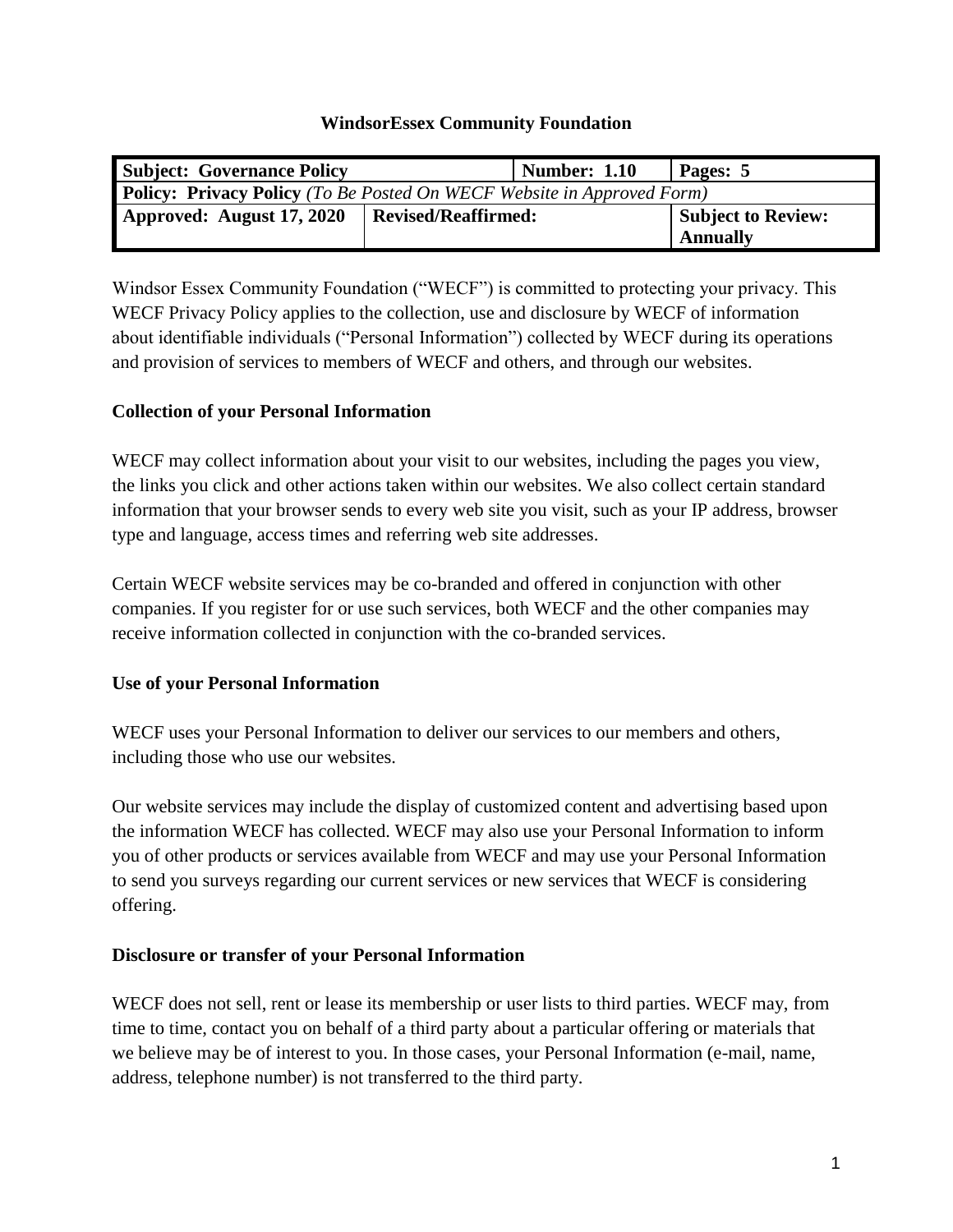We occasionally hire other companies ("Service Providers") to provide limited services on our behalf, such as handling the processing and delivery of mailings, internet service providers sending our messages or hosting our websites, providing member and user support, processing payment transactions, or performing statistical analyses of our services, marketing and membership support, among other WECF activities (collectively, the "Services").

We will only permit Service Providers access to Personal Information to the extent that it is required to deliver the Services and will require them, through contractual means, to maintain the confidentiality of your information and respect your privacy. Specifically, we will require Service Providers to establish and maintain appropriate safeguards for Personal Information and prohibit them from using Personal Information we transfer to them, except for the purpose of providing the Services, and from disclosing such Personal Information.

WECF may access and/or disclose your Personal Information if required or permitted to do so by law. WECF may also access and/or disclose your Personal Information under the following circumstances: (a) to comply with a legal requirement including but not limited to one imposed by a warrant, subpoena, court order or like instrument served on WECF; (b) where WECF has reasonable grounds to believe that such access or disclosure is necessary to prevent or investigate any breach of an agreement or contravention of a law; or (c) in urgent circumstances to protect the life, health or security of any person.

WECF may also disclose your Personal Information to its successors or any assignee of WECF. Any use or disclosure of your Personal Information within WECF will remain subject to the limitations of this Privacy Policy.

# **Control of your Personal Information**

In certain instances, WECF offers its members and others an opportunity to limit the collection, use and sharing of their Personal Information. For example, you may choose not to receive marketing or promotional material from WECF, on its own behalf or on behalf of third parties, and may stop the delivery of future promotional e-mail and newsletters. You may contact WECF at any time to unsubscribe from future marketing or promotional materials Our contact details are set out below.

When providing Personal Information to WECF or responding to a communication from WECF, look for a button, box, or a question asking whether you want to provide or share your Personal Information, or an unsubscribe option.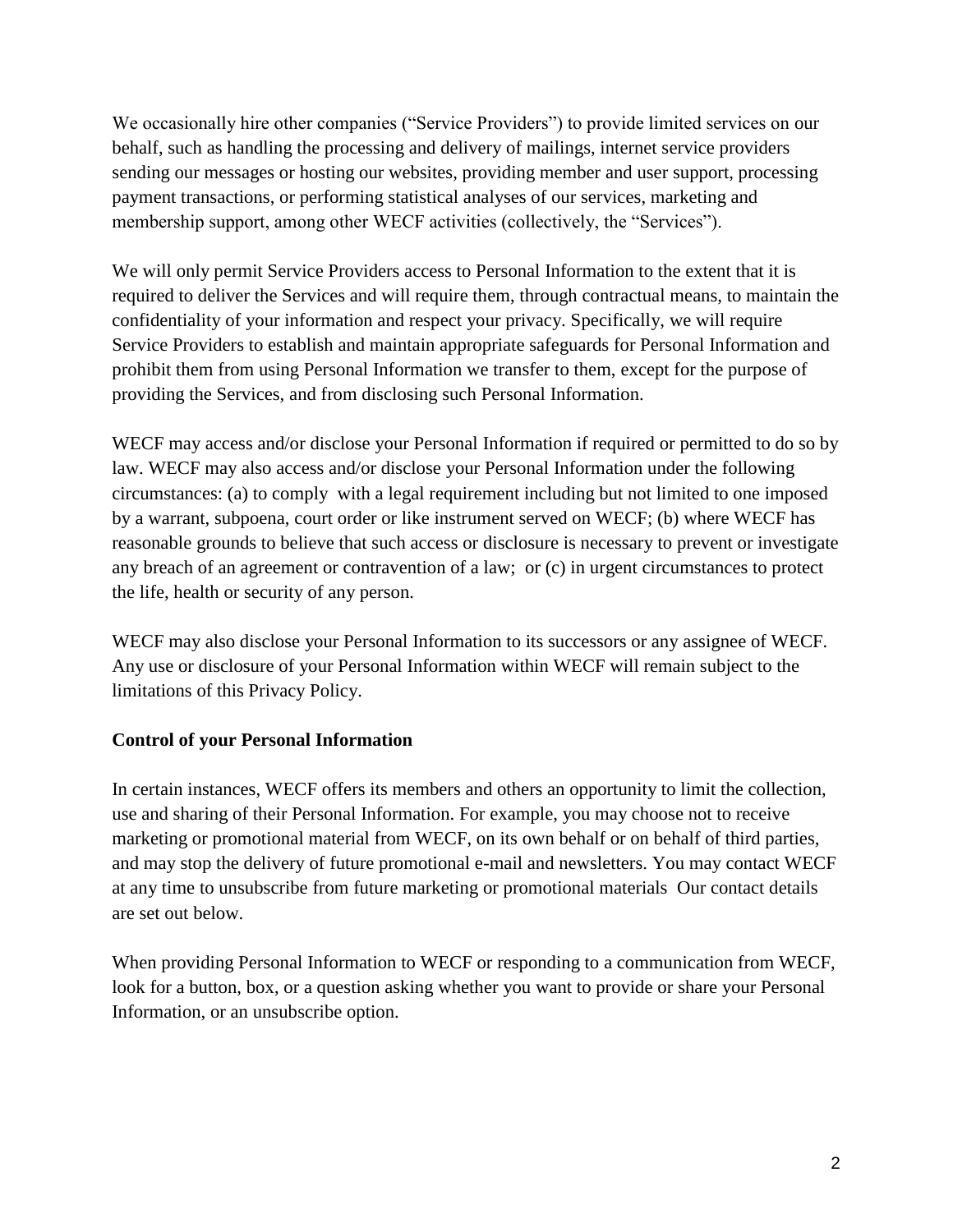If you withdraw your consent to receipt of materials or promotions, or unsubscribe from receiving electronic messages from WECF, you may choose to do so, but there may an impact on which services WECF is able to provide to you.

### **Security of your Personal Information**

WECF is committed to protecting the security of your Personal Information. We use a variety of security technologies and procedures to help protect your Personal Information from unauthorized access, use, or disclosure. For example, we store the Personal Information you provide on computer systems with limited access, which are located in controlled facilities. When we transmit highly confidential information over the Internet, we protect it through the use of encryption technologies, such as the Secure Socket Layer (SSL) protocol.

Some of the Service Providers used by WECF may be located outside of Canada or have computer servers located outside Canada. In such an event, your Personal Information may be seen by foreign governments or their agencies.

# **Use of Cookies**

WECF uses "cookies" to help you personalize your online experience. A cookie is a text file that is placed on your hard disk by a web page server. Cookies cannot be used to run programs or deliver viruses to your computer. Cookies are uniquely assigned to you, and can only be read by a web server in the domain that issued the cookie to you.

One of the primary purposes of cookies is to provide a convenience feature to save you time. For example, if you personalize the WECF pages on our websites, or register with WECF or subscribe to WECF services, a cookie helps to recall your specific information on subsequent visits. This simplifies the process of recording your Personal Information, such as billing address, preferred e-mail address, and so on. When you return to a WECF website, the information you previously provided can be retrieved, so you can easily use the WECF website features that you customized.

You have the ability to accept or decline cookies. Most web browsers automatically accept cookies, but you can usually modify your browser setting to decline cookies if you prefer. Please note that if you choose to decline cookies, you may not be able to fully experience the interactive features of our websites.

### **Use of Web Beacons**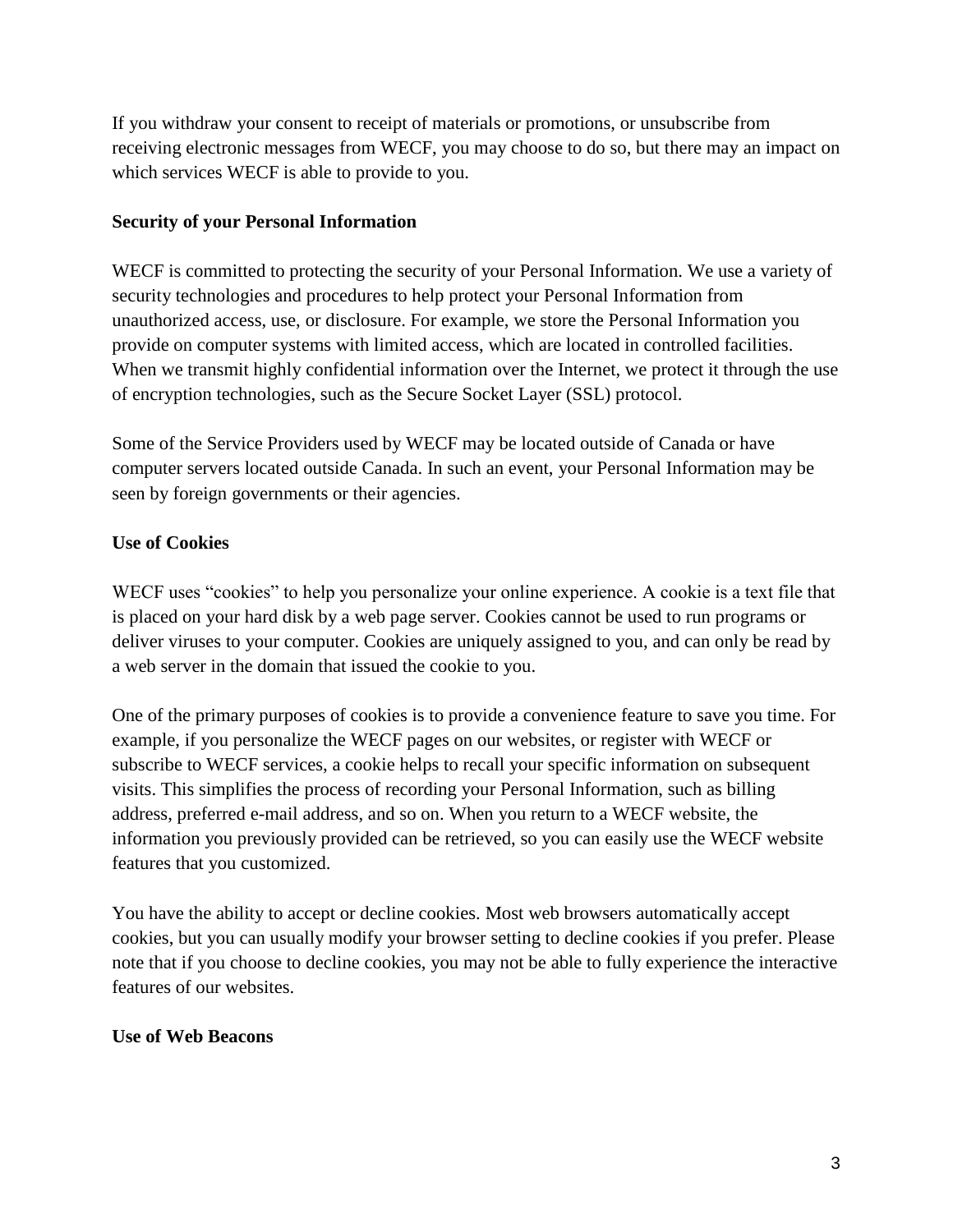WECF web pages may contain electronic images known as web beacons – sometimes called single-pixel gifs – that allow WECF to count users who have visited those pages and to deliver co-branded services. WECF.CA may include web beacons in promotional e-mail messages or newsletters in order to determine whether messages have been opened and acted upon.

WECF may also place web beacons from third parties on our site in order to compile aggregated statistics and to help determine the effectiveness of our joint promotional or advertising campaigns. WECF.CA prohibits third parties, by contractual means, from using web beacons on our websites to access your Personal Information.

# **Statistics and Sharing**

Personal data collected by WECF is never shared without explicit consent. Any statistical or aggregate data that is gathered or shared for the purpose of statistical analysis is anonymized so it cannot be traced back to an individual record.

### **Links**

WECF websites contain links to other sites. Please be aware that we do not claim any responsibility for the privacy practices of such other sites. We encourage our users to be aware when they leave our sites and to read the privacy statements of each and every website. This Privacy Policy applies solely to Personal Information collected by websites owned by WECF.

### **Correction or Updating Personal Information**

If a user's Personal Information changes (such as postal code or email address), or if a user no longer desires our services, we will endeavor to provide a way to correct, update or remove that user's Personal Information provided to us.

### **Changes to this Policy**

WECF encourages you to periodically review this Privacy Policy. WECF will occasionally update or change this Privacy Policy. When WECF makes changes to this Policy, you will see the word "updated" next to the Privacy Policy link on our website posting. The date that this Policy was last updated will appear at the top of the Policy.

### **Enforcement of this Privacy Policy**

WECF welcomes your comments regarding this Privacy Policy. If you believe that WECF has not adhered to this Policy, would like to access or request an amendment to your Personal